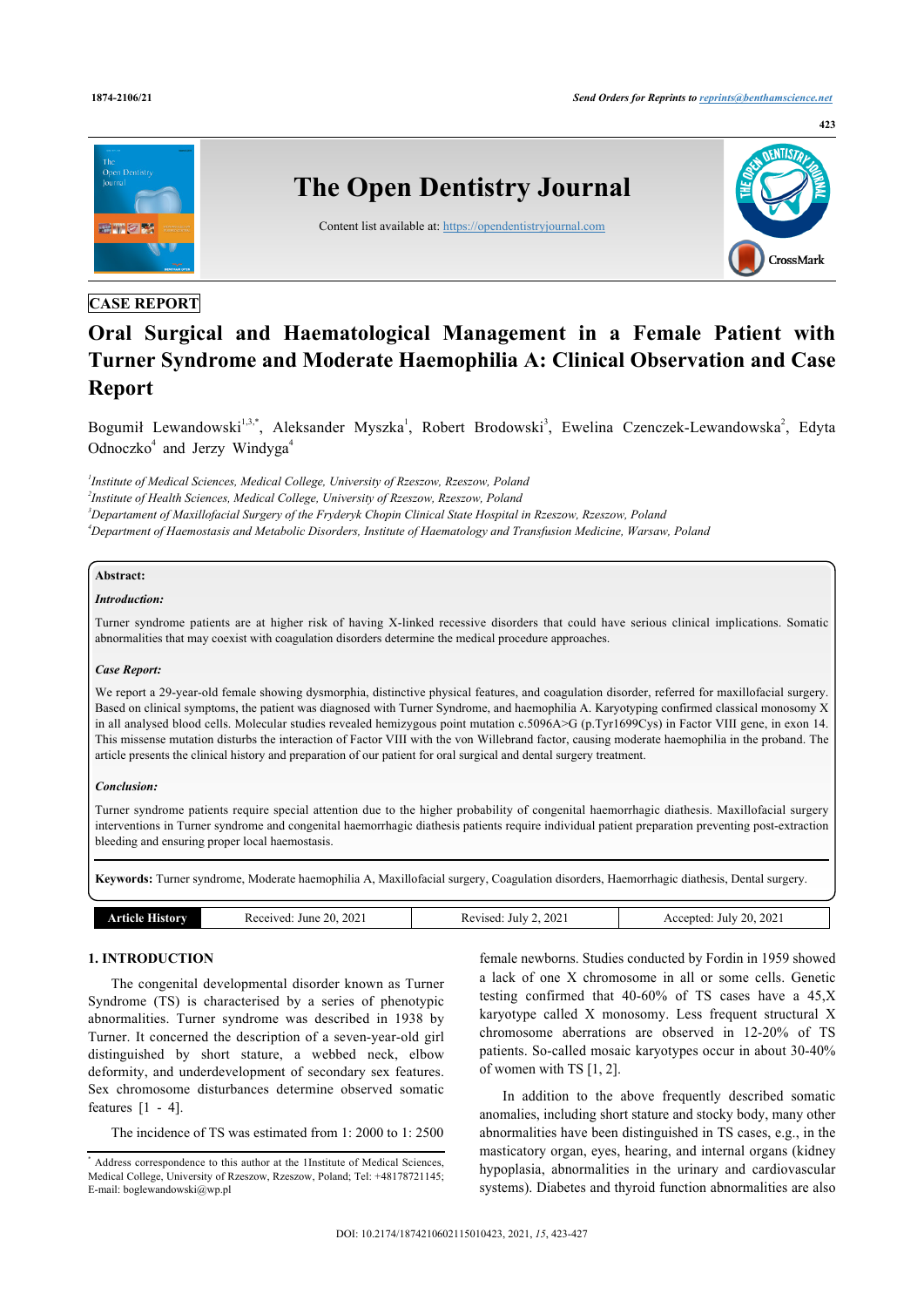common disorders associated with TS [[5](#page-4-3), [6](#page-4-4)].

The specialist literature contains single case reports of TS symptoms coexisting with coagulation disorders, manifested as spontaneous and/or prolonged bleeding [[7](#page-4-5) - [9\]](#page-4-6). Shahriari *et al*. in 2016 described the case of a 6-month-old girl with prolonged postoperative bleeding related to ophthalmological surgery[[9](#page-4-6)]. The child's blood screening parameters were normal; however, extended tests revealed abnormalities in factor VIII (FVIII) plasma activity. Genetic diagnostics tests detected a mosaic type of Turner syndrome [[9](#page-4-6)].

Delayed diagnosis of coagulation factor deficiencies could have serious clinical implications [[7](#page-4-5)]. Patients with TS are at higher risk of having X-linked recessive disorders due to monosomy. Mutations of genes coding factor VIII (*F8*) and IX (*F9*) on the X chromosome are inherited or could appear as *de novo* and are responsible for coagulation defects in female patients with TS [[8](#page-4-7), [10,](#page-4-8) [11](#page-4-9)].

In clinical practice with TS patients, we usually concentrate on somatic abnormalities associated with monosomy, but we should also focus our attention on other symptoms or abnormalities that could be caused by other coexisting genetic abnormalities [\[10](#page-4-8), [12](#page-4-10) - [14](#page-4-11)].

# **2. THE AIM**

The report aims to present a rare case of female patient with Turner syndrome and a moderate haemophilia A in whom dental extraction was performed, obtaining stable local haemostasis and preventing secondary bleeding after tooth extraction.

# **3. CASE PRESENTATION**

<span id="page-1-0"></span>A 29-year-old female patient with odontogenic inflammatory infiltration and an oral abscess was admitted to our clinic for treatment due to the previously diagnosed coagulation disorder. The patient experienced inflammation in the form of dental pulp necrosis of teeth 17 and 24. Due to this, she was prescribed antibiotics and painkillers. In the past, she underwent endodontic treatment. However, her teeth were not eligible for the conservative and endodontic treatment approach, and it was the indication for their surgical removal.

The patient declined the extraction of these teeth formerly. Consequently, the crown of tooth 24 broke off at the level of the tooth's neck. Surgical removal of tooth 17 and tooth-root 24 was undertaken in our clinic.

At the age of 8, the patient was diagnosed with moderate haemophilia A when following tonsillectomy, she experienced heavy, difficult to control bleeding. Factor VIII activity in plasma (one-stage assay) was 3 IU/dl (normal range 50-150 IU/dl). The patient declared that in the last years, there were no spontaneous or traumatic bleeding episodes that would require substitution treatment.

According to the clinical interview, Turner syndrome was diagnosed at six years old, genetic testing confirmed karyotype 45,X (Fig. **[1](#page-1-0)**). For the last ten years, the patient was receiving levothyroxine sodium for hypothyroidism in the course of Hashimoto disease. Due to heavy menstrual bleeding, the patient received tranexamic acid; she has no menstruation currently.

The patient's phenotype is typical for individuals with Turner syndrome, short stature, height 139 cm, body weight 76 kg, wide neck, short chest, poorly developed breasts, nipples wide apart, low descending hairline, elbow deformity (cubitus valgus). The patient had hypotonia of mimic muscles causing facial dysmorphia. Body skin was clean without pathological patches or discolouration. Osteopenia of the skeletal system was recognised. Blood pressure (on the day of admission) was 160/95 mmHg.

Mouth and local condition examination revealed the typical shape of the lips and neglected oral hygiene. Bite disorder in which upper front teeth almost completely overlap the lower front teeth (deep – overbite) was indicated. It was noticed that the vestibule of the mouth is flattened. The numerous missing teeth in the area of the upper dental arch were detected. Crowns on teeth 17, 24 were damaged by the process of caries and dental pulp necrosis. The mucosa of the part of the vestibule oral cavity and the floor of the mouth and hard and soft palate were normal. A large tongue without any pathological changes of the surface, highly arched hard palate, and soft palate with normal construction were observed.

The results of blood tests are listed in Table **[1](#page-2-0)**.



Fig. (1). Patient's orthopantomogram.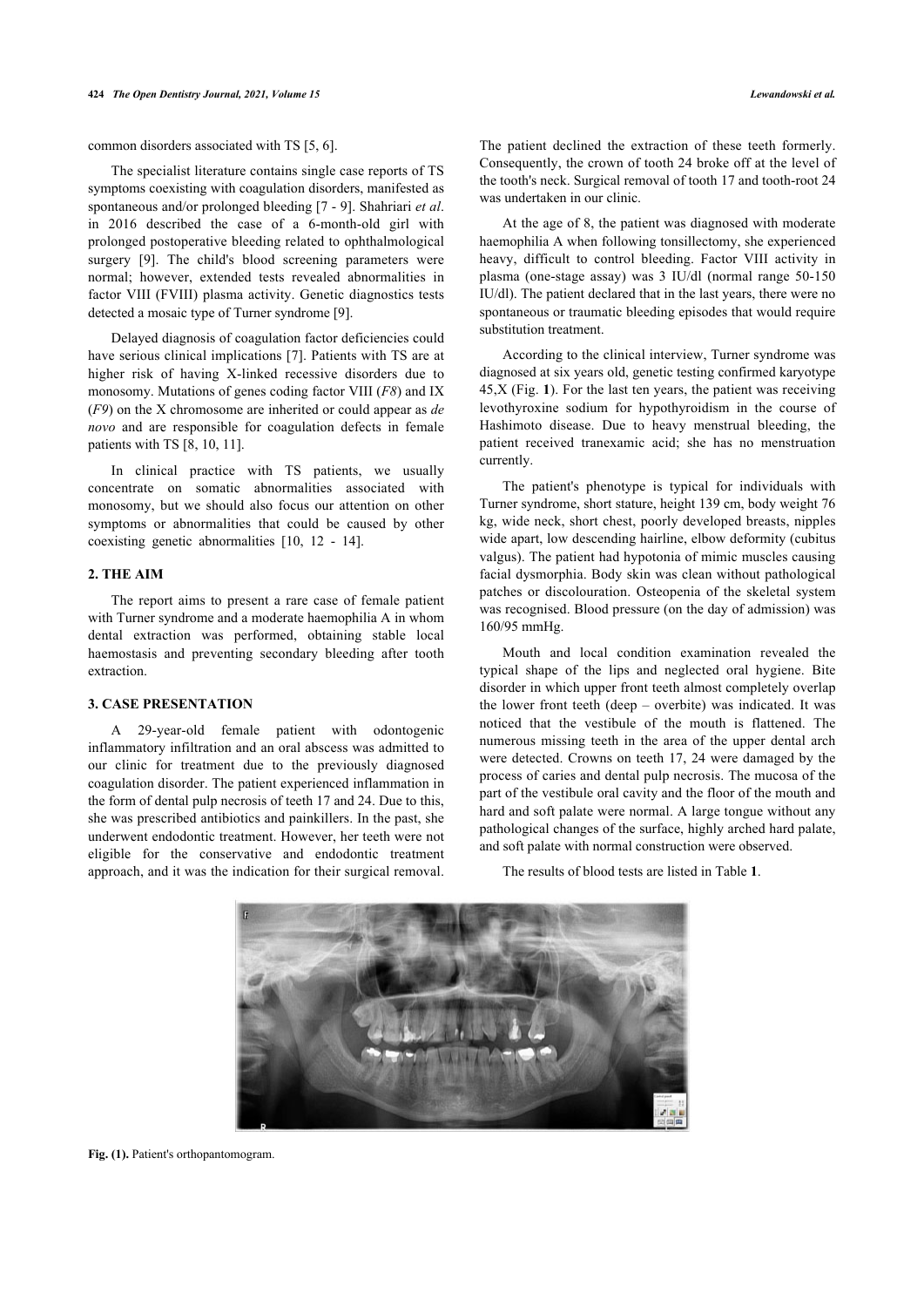| <b>Coagulation Parameters</b>           |              | <b>Haematological Parameters</b>         |               | <b>Biochemical Parameters</b>                                 |                 | <b>Hormones</b>          |                  |
|-----------------------------------------|--------------|------------------------------------------|---------------|---------------------------------------------------------------|-----------------|--------------------------|------------------|
| Coagulation Factor VIII<br>Activity [%] | 3(>50)       | WBC $\lceil x10^3/\mu l \rceil$          | $7,04(4-10)$  | Glucose [mmol/L] $ 4.94 (3.4-5.5) $                           |                 | $TSH$ [ $\mu$ [ $U$ /ml] | $2,55(0.27-4.2)$ |
| PT[s]                                   | $8.9(10-13)$ |                                          |               | RBC [x10 <sup>6</sup> /µl] 5,14 (3.5-5.0) Bilirubine [µmol/L] | $13(0-17.1)$    | $FT4$ [ng/dl]            | $1.17(0.9-1.9)$  |
| Fibrynogen $[g/L]$                      | $2.8(2-4)$   | HGB [g/l]                                | $14,8(11-15)$ | Urea [mmol/L]                                                 | $2.3(1.7-8.3)$  | FSH [mlU/ml]             | 4.43             |
| APT[s]                                  | 44.7 (26-36) | $HCT$ [%]                                | $44.1(37-47)$ | Creatinine [µmol/L]                                           | 56.6 (45-97)    | $LH$ [mlU/ml]            | 2.99             |
|                                         |              | PLT [x10 <sup>3</sup> /µl] 321 (125-340) |               | ALT [U/L]                                                     | $19(10-31)$     | Estradiol [pg/ml]        | 246.0            |
|                                         |              | NEU [ $x10^3/\mu$ ] 4,71 (2.4-7.0)       |               | AST [U/L]                                                     | $22(10-31)$     |                          |                  |
|                                         |              |                                          |               | Na [mmol/L]                                                   | $138(138-147)$  |                          |                  |
|                                         |              |                                          |               | $K \text{ [mmol/L]}$                                          | $4.41(3.5-5.5)$ |                          |                  |

#### <span id="page-2-0"></span>**Table 1. Blood tests parameters.**

Reference ranges are in round brackets. ALT: alanine aminotransferase; APTT: activated partial thromboplastin time; AST: aspartate transaminase; FSH: folliclestimulating hormone; HBG: hemoglobin; HCT: hematocrit; LH: luteinizing hormone; NEU: Neutrophils; PLT: platelets; PT: prothrombin time; RBC: red blood cells; T4: thyroxine; TSH: thyroid-stimulating hormone; WBC: white blood cells;

#### **3.1. Orthopantomogram**

The orthopantomogram showed the following results: Normal bone structure, trabecular form preserved. Tooth necrosis 17. Chronic inflammation of the periapical tissues and in the area of the tooth root 24. Lesions proximal to the maxillary sinus (Fig.**1**).

#### **3.2. Genetic Testing**

<span id="page-2-1"></span>Chromosomal GTG banding was performed on metaphases from blood in accordance with standard procedures. Karyotyping revealed monosomy of the X chromosome in all analysed cells (Fig. **[2](#page-2-1)**). Molecular testing was carried out on genomic DNA extracted from peripheral blood leukocytes using the standard salting-out method. Screening for inversions in the F8 intron 22 (INV22) and intron 1 (INV1) was performed using inverse shifting-PCR (IS-PCR) as previously described [\[15](#page-4-12)]. Bidirectional sequencing analysis of all coding regions and intron/exon boundaries of the F8 gene was conducted using the Sanger method (Genetic Analyser Abi

Prism 3130XL). Sequence Variants have been reported according to HGVS Nomenclature.

The presence of inversions in intron one and intron 22 was excluded. Sequence analysis of the *F8* gene revealed a hemizygous missense variant c.5096A>G (p.Tyr1699Cys) (Legacy AA No. 1680) in exon 14. This sequence variation has been reported in the locus-specific *F8* mutation databases: Factor VIII Variant Database(<http://www.f8-db.eahad.org/>), CDC Hemophilia A Mutation Project (CHAMP; [https://www.cdc.gov/ncbddd/hemophilia/champs.html\)](https://www.cdc.gov/ncbddd/hemophilia/champs.html) and The Human Gene Mutation Database (CM900091; <http://www.hgmd.cf.ac.uk/>) in association with mild or moderate haemophilia A. Sulphation of Tyr1699 (previous legacy Tyr1680) of factor VIII has been reported as essential for the interaction of factor VIII with von Willebrand factor (VWF)[[16](#page-4-13)]. Substitution of tyrosine with cysteine (p.Tyr1699Cys) probably results in impaired VWF binding in the a3 domain of the factor VIII light chain, which is crucial for the survival of FVIII in patient plasma.



**Fig. (2).** Patient's karyotype 45,X.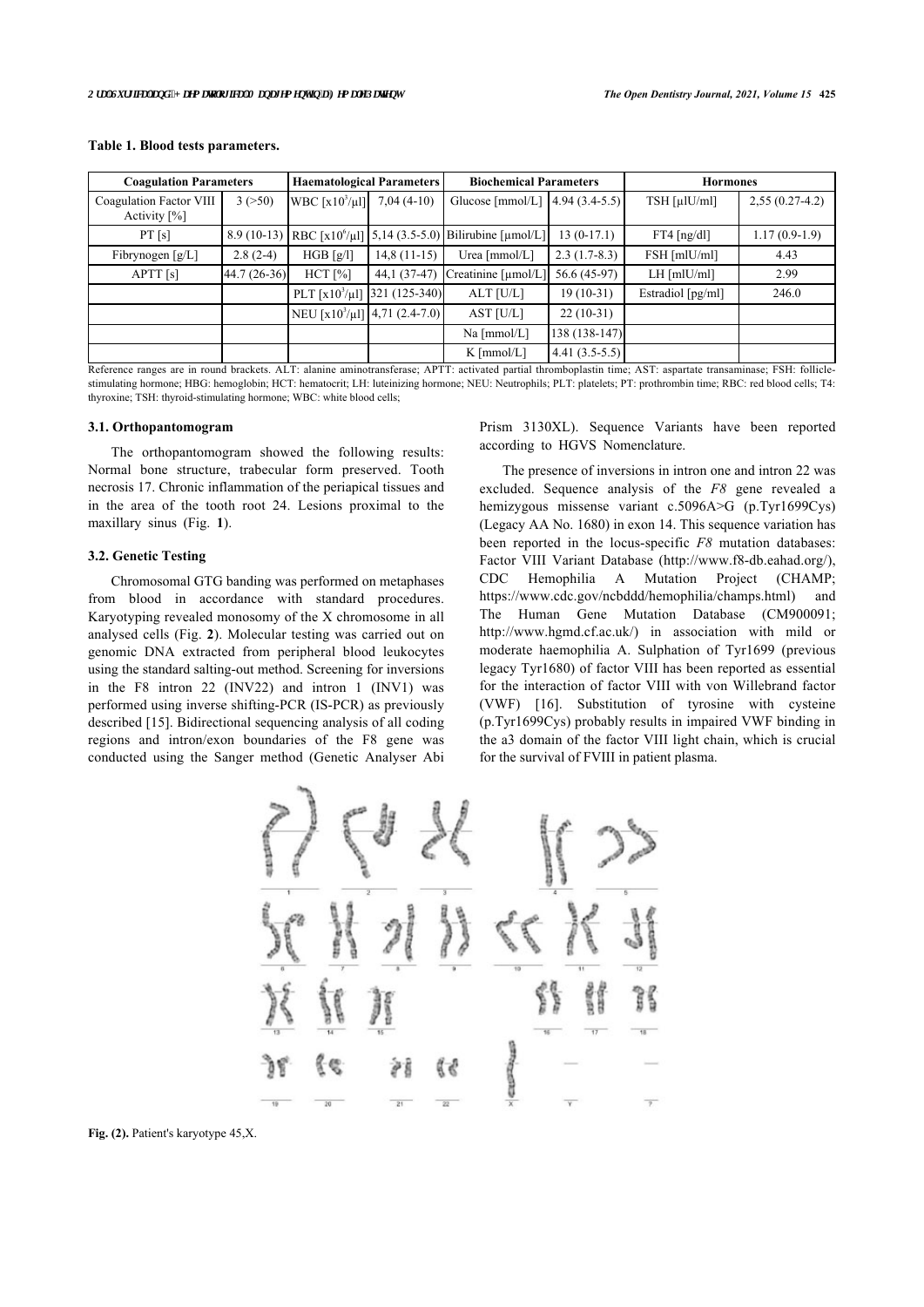### **3.3. Surgical Treatment**

Based on the clinical examination and medical documentation, the patient qualified for incision of the intraoral abscess and removal of the tooth root 24 as sanitation of the oral cavity. In preparation for the procedure, about 30 minutes before the surgery, desmopressin (0.3 µg/kg body weight) and tranexamic acid (3 x 1 g) were administered intravenously. The wounds after removal of the teeth were treated locally and carefully using haemostatic fibrin-coated collagen fleece (TachoComb®).

Under general anaesthesia, the abscess was incised and drained in the area of 15-17. Tooth 17 and tooth-root 24 were removed. During root extraction of tooth 24, the connection with the maxillary sinus was found. The wound and the junction with the maxillary sinus in the area of 24 were covered with a preparation of TachoComb forming a mucoperiosteal plate according to the Wassmund-Borusiewicz technique (the Wassmund procedure, modified in 1948 by Borusiewicz, which recommends the extension of the vestibular flap by cutting the periosteum at its base [[17](#page-4-14)]). The postoperative course was uneventful.

Haemostasis was achieved after surgery. Intravenous administration of desmopressin together with the use of tranexamic acid and local haemostatic fibrin-coated collagen fleece ensured a stable clot and normal local haemostasis.

In the postoperative period, the patient received tranexamic acid 1 g 3 times a day in intravenous infusion, and subsequently, tranexamic acid was orally administered.

The outcome of the treatment was evaluated on the basis of secondary bleeding after tooth extraction. The teeth were healing properly. Minor bleeding from tooth socket 17 occurred on the third day after surgery, which resolved after applying pressure and administering 1 g tranexamic acid as an intravenous infusion. On the fourth day after surgery, the patient was discharged for outpatient treatment with the recommendation of taking tranexamic acid three times a day with a dosage of 1 g until extraction wounds have been healed. The patient has reported a follow-up visit seven days after surgery. There were no signs of bleeding. The wounds healed properly without inflammation.

#### **4. DISCUSSION**

Turner syndrome is associated with well-known somatic symptoms, which, once clinically and genetically diagnosed, do not cause major therapeutic issues in clinical practice [\[1,](#page-4-0) [2](#page-4-2), [4](#page-4-1), [5\]](#page-4-3). The patient described in the present paper is an example of a case with other comorbidities. In many medical specialities, particularly surgery, patients with TS require special attention due to the possibility of haemorrhagic diathesis occurrence [[7](#page-4-5), [9](#page-4-6)]. The specialist literature available contains individual reports of Turner syndrome cases with symptoms manifested by spontaneous bleeding [\[7](#page-4-5) - [9\]](#page-4-6). The cases described so far concerned general surgical procedures, not encountered papers regarding oral bleeding after oral surgical and dental procedures.

In the last decade, the wide availability of new fibrincollagen patches used for local haemostasis in patients, among others with congenital coagulation disorders, enables individual planning of dental surgical procedures in selected cases. This effective tool was used in the presented case of moderate haemophilia A. In the preparatory for an oral surgical procedure, desmopressin was adopted due to the asymptomatic long-term course of haemorrhagic diathesis, considering this approach individual, as described elsewhere e [\[18](#page-4-15), [19\]](#page-4-16).

The clinical observations presented in patients with Turner syndrome and coexisting moderate haemophilia A, in which desmopressin and tranexamic acid and local protection of the post-extraction wound with a collagen-fibrin patch instead of FVII supplementation were used, confirmed the safety of the applied therapeutic approach in this case. The above procedure, undertaken individually in our patient, protected against the occurrence of prolonged and secondary post-extraction bleeding and ensured proper local haemostasis.

#### **CONCLUSION**

The chromosomal abnormalities found in X monosomy result in a distinctive appearance of patient phenotype. However, they may additionally coexist with other genetic abnormalities, mainly recessive X-linked disorders, as seen in the above-described patient with haemophilia A. Therefore, during the preparation of patients for surgery, all medical specialities should pay special attention to female patients with Turner syndrome who have a higher probability of congenital haemorrhagic diathesis.

# **AUTHOR CONTRIBUTIONS**

BL and RB collected clinical information and drafted the manuscript.

AM performed genetic testing and drafted the manuscript.

EO and JW contributed to genetic testing.

All authors read and approved the final manuscript.

# **ETHICS APPROVAL AND CONSENT TO PARTICIPATE**

Not applicable.

#### **HUMAN AND ANIMAL RIGHTS**

Not applicable.

# **CONSENT FOR PUBLICATION**

Written informed consent was obtained from the patient's parents to publish medical records.

#### **STANDARDS FOR REPORTING**

CARE guidelines and methodology were followed.

# **FUNDING**

None.

# **CONFLICT OF INTEREST**

The authors declare no conflict of interest, financial or otherwise.